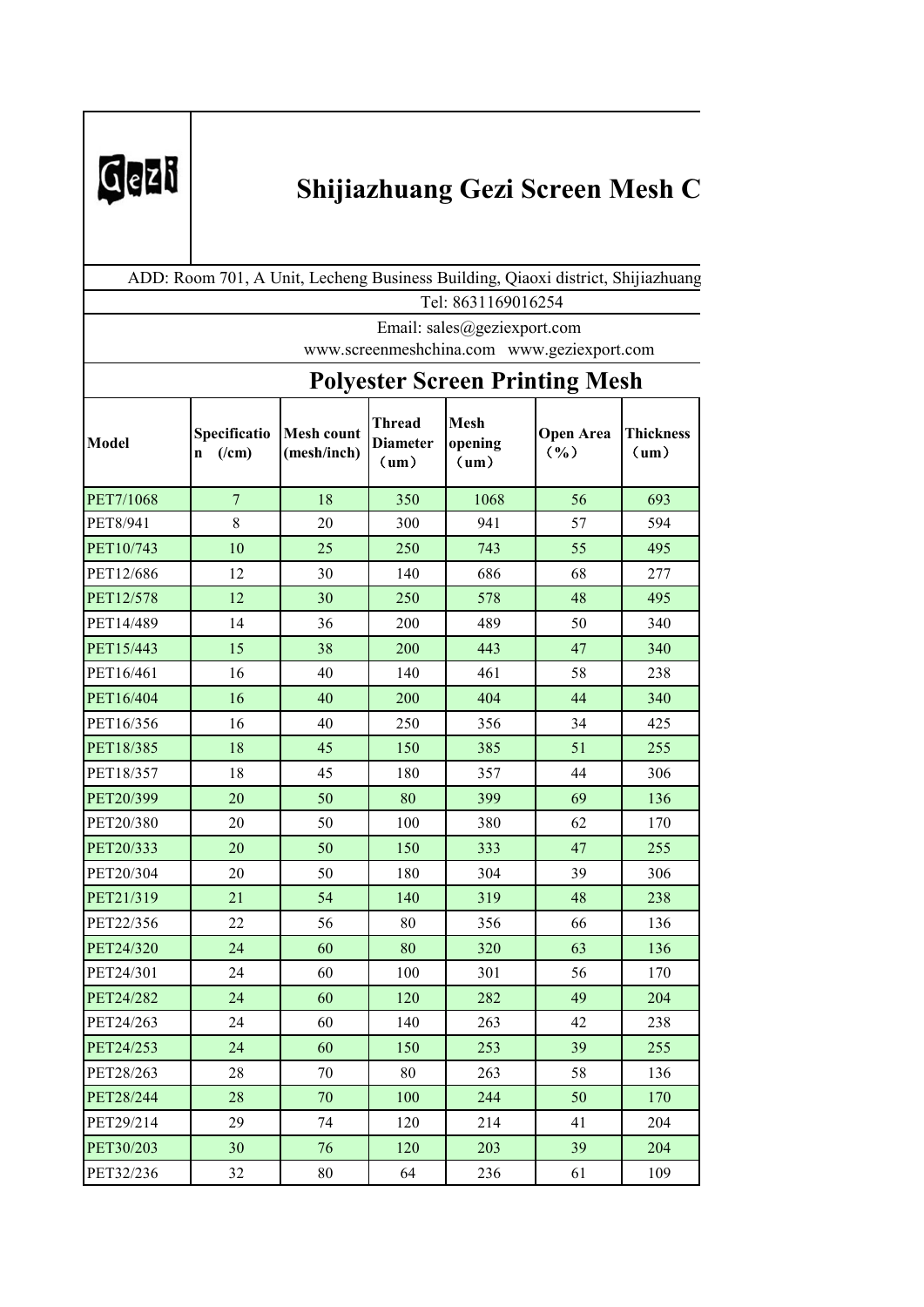| PET32/221       | 32     | 80  | 80  | 221    | 53 | 136 |
|-----------------|--------|-----|-----|--------|----|-----|
| PET32/202       | 32     | 80  | 100 | 202    | 44 | 170 |
| PET32/183       | 32     | 80  | 120 | 183    | 36 | 204 |
| PET34/184       | 34     | 86  | 100 | 184    | 42 | 170 |
| PET36/188       | 36     | 90  | 80  | 188    | 49 | 136 |
| PET36/178       | 36     | 90  | 90  | 178    | 44 | 153 |
| PET36/169       | 36     | 90  | 100 | 169    | 39 | 170 |
| PET39/191       | 39     | 99  | 55  | 191    | 60 | 94  |
| PET39/183       | 39     | 99  | 64  | 183    | 54 | 109 |
| PET39/176       | 39     | 99  | 71  | 176    | 50 | 121 |
| PET39/168       | 39     | 99  | 80  | 168    | 45 | 136 |
| PET39/149       | 39     | 99  | 100 | 149    | 35 | 170 |
| PET43/160       | 43     | 110 | 64  | 160    | 51 | 109 |
| PET43/145       | 43     | 110 | 80  | 145    | 41 | 136 |
| PET47/150       | 47     | 120 | 55  | 150    | 53 | 94  |
| PET47/141       | 47     | 120 | 64  | 141    | 47 | 109 |
| PET47/135       | 47     | 120 | 71  | 135    | 42 | 121 |
| PET51/134       | 51     | 130 | 55  | 134    | 50 | 94  |
| PET51/119       | 51     | 130 | 71  | 119    | 39 | 121 |
| PET53/127       | 53     | 135 | 55  | 127    | 48 | 94  |
| PET53/118       | 53     | 135 | 64  | 118    | 42 | 109 |
| PET53/112       | 53     | 135 | 71  | 112    | 37 | 121 |
| PET55/102       | 55     | 140 | 71  | 105    | 35 | 121 |
| PET56/117       | 56     | 142 | 55  | 117    | 45 | 94  |
| PET56/109       | 56     | 142 | 64  | 109    | 38 | 109 |
| PET59/109       | 59     | 150 | 55  | 109    | 42 | 94  |
| PET59/100       | 59     | 150 | 64  | 100    | 36 | 109 |
| PET61/103       | 61     | 155 | 55  | 103    | 41 | 94  |
| PET61/95        | 61     | 155 | 64  | 95     | 34 | 109 |
| PET64/96        | 64     | 163 | 55  | 96     | 39 | 94  |
| <b>PET64/88</b> | 64     | 163 | 64  | 88     | 32 | 109 |
| PET68/97        | 68     | 173 | 55  | $87\,$ | 36 | 94  |
| <b>PET68/79</b> | 68     | 173 | 64  | 79     | 29 | 109 |
| PET72/89        | 72     | 183 | 45  | 89     | 42 | 77  |
| <b>PET7/86</b>  | $72\,$ | 183 | 48  | 86     | 40 | 82  |
| <b>PET72/80</b> | $72\,$ | 183 | 55  | 80     | 34 | 94  |
| <b>PET77/71</b> | 77     | 195 | 55  | 71     | 31 | 94  |
| <b>PET80/76</b> | 80     | 200 | 45  | 76     | 38 | 77  |
| <b>PET80/73</b> | 80     | 200 | 48  | 73     | 35 | 82  |
| PET90/68        | 90     | 230 | 40  | 68     | 38 | 68  |
| <b>PET90/63</b> | 90     | 230 | 45  | 63     | 33 | 77  |
| <b>PET90/60</b> | 90     | 230 | 48  | 60     | 28 | 82  |
| PET100/51       | 100    | 254 | 40  | 51     | 30 | 85  |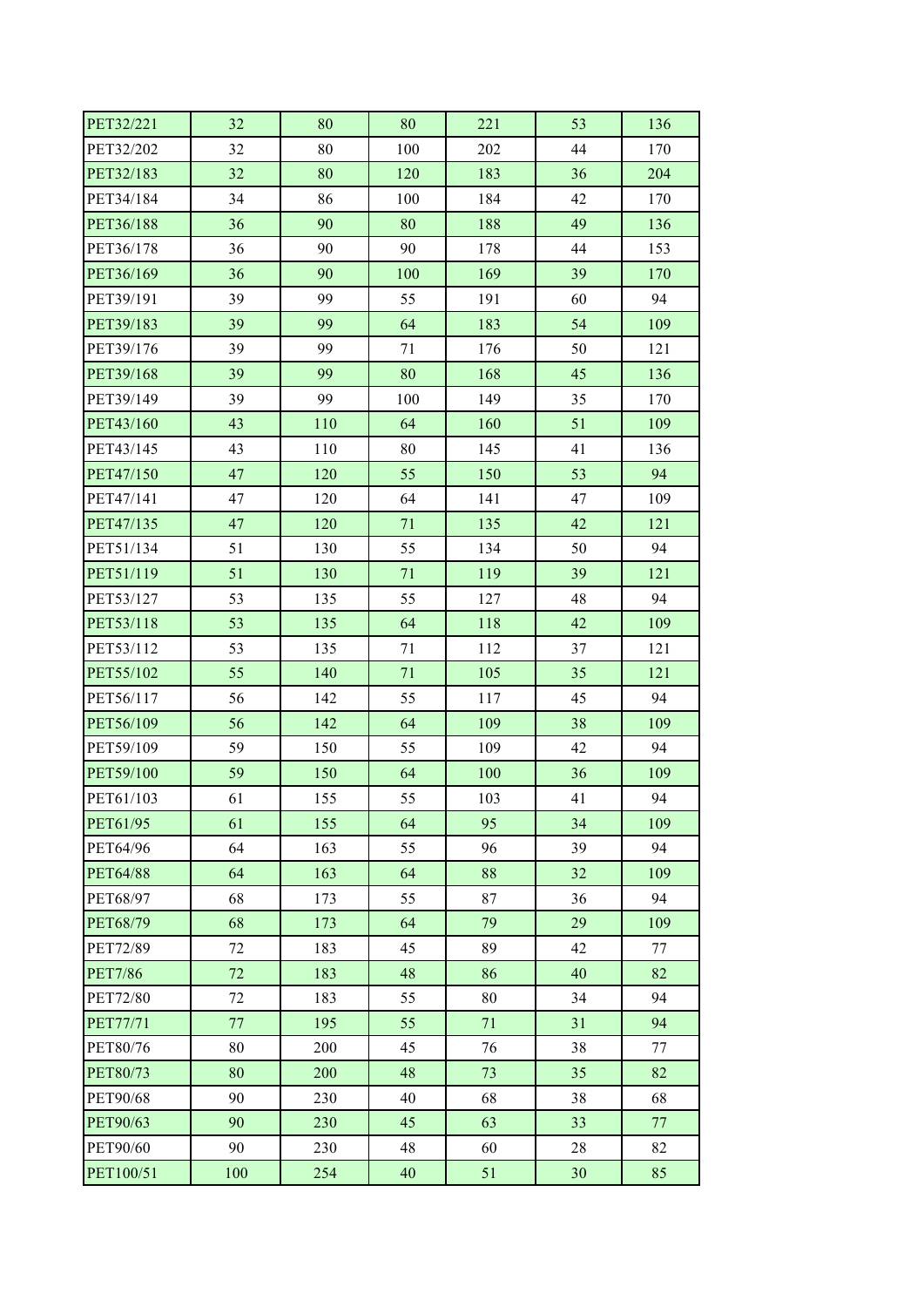| PET110/48 | 110 | 280 | 34 | 48 | 33 | 58 |
|-----------|-----|-----|----|----|----|----|
| PET110/43 | 110 | 280 | 40 | 43 | 26 | 68 |
| PET120/44 | 120 | 305 | 31 | 44 | 33 | 53 |
| PET120/42 | 120 | 305 | 34 | 42 | 29 | 58 |
| PET120/37 | 120 | 305 | 40 | 37 | 18 | 68 |
| PET130/31 | 130 | 330 | 40 | 31 | 17 | 68 |
| PET130/36 | 130 | 330 | 34 | 36 | 26 | 58 |
| PET140/34 | 140 | 350 | 31 | 34 | 25 | 53 |
| PET140/32 | 140 | 350 | 34 | 32 | 19 | 58 |
| PET150/34 | 150 | 380 | 27 | 34 | 30 | 46 |
| PET150/31 | 150 | 380 | 30 | 31 | 23 | 51 |
| PET150/28 | 150 | 380 | 34 | 28 | 16 | 58 |
| PET165/29 | 165 | 420 | 27 | 29 | 22 | 46 |
| PET165/25 | 165 | 420 | 31 | 25 | 16 | 53 |
| PET180/24 | 180 | 457 | 27 | 24 | 15 | 46 |

**Remark: The above datas are theoretic, please reference the <b>above** datas are theoretic, please reference the **if there it differs.**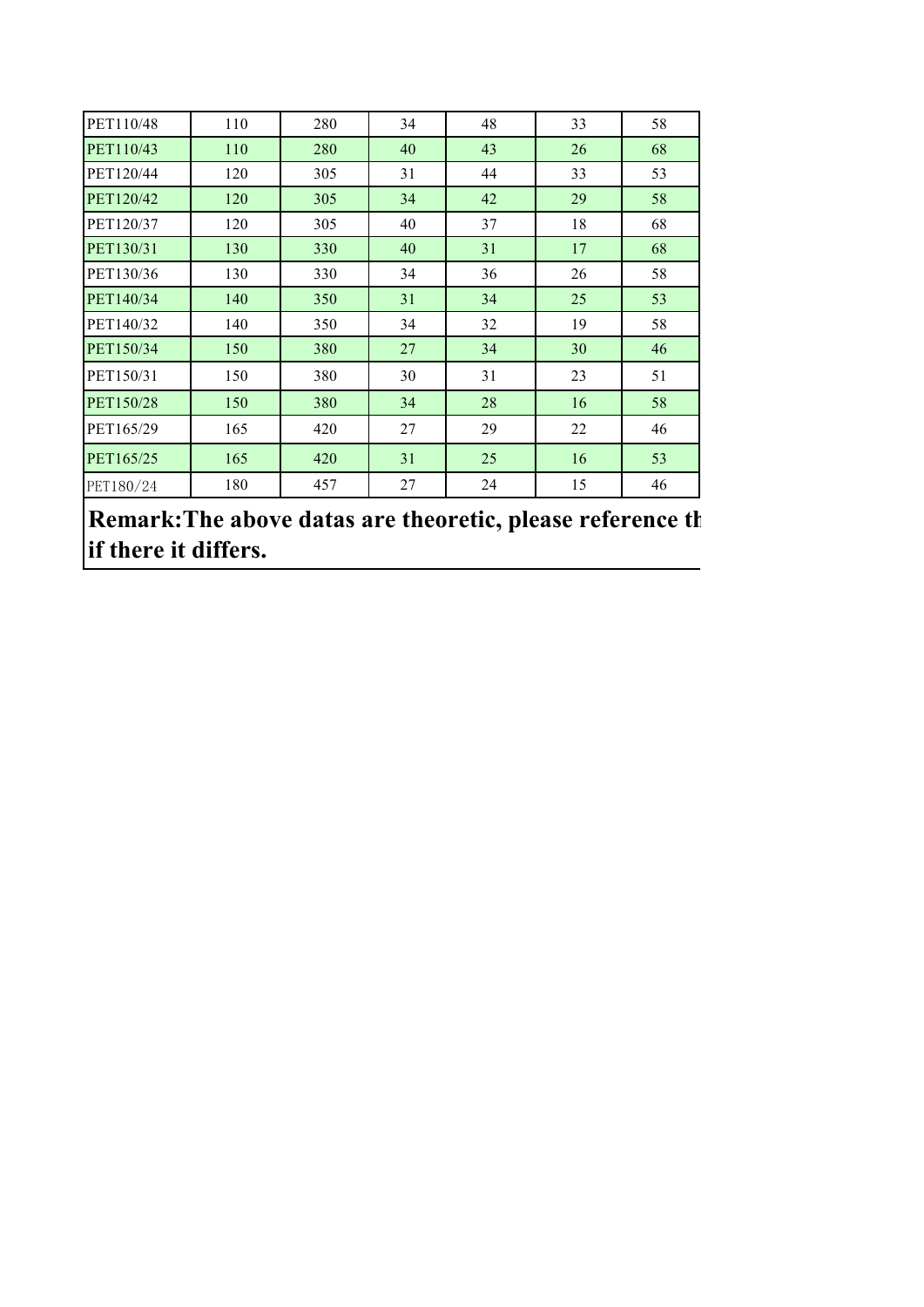## **Shipmers Shipmers Co., ltd**

, Hebei, China, 050000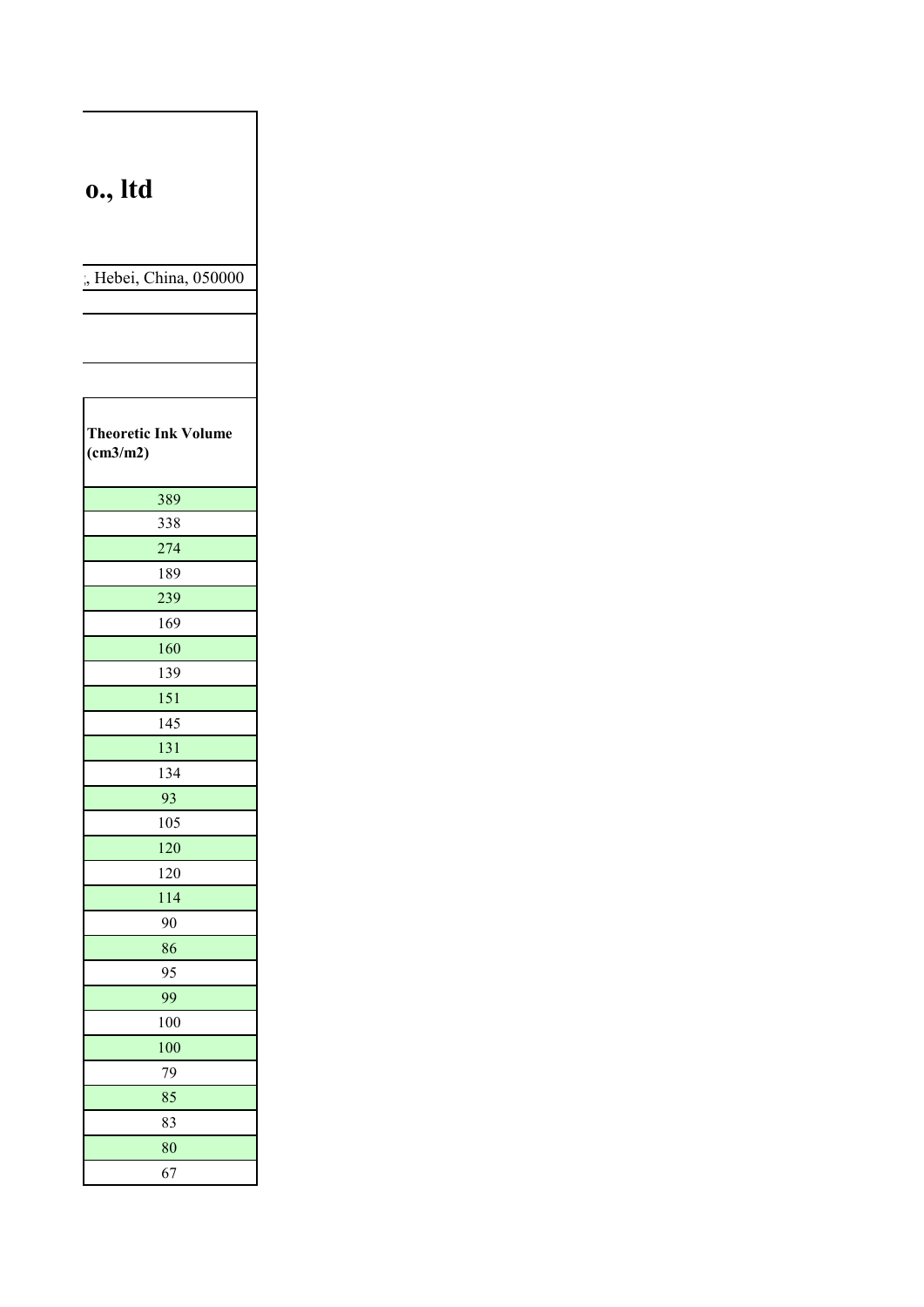| 73              |
|-----------------|
| 75              |
| 74              |
| 71              |
| 66              |
| 67              |
| 66              |
| 56              |
| 59              |
| 61              |
| 62              |
| 60              |
| 55              |
| 56              |
| 50              |
| 51              |
| 51              |
| 47              |
| 47              |
| 45              |
| 45              |
| 45              |
| 43              |
| 42              |
| 41              |
| 40              |
| 39              |
| 38              |
| 37              |
| 36              |
| 35              |
| 34              |
| 32              |
| 32              |
| 32              |
| 31              |
| 29              |
| 29              |
| 29              |
| 26<br>25        |
| $\overline{23}$ |
|                 |
| $\overline{26}$ |